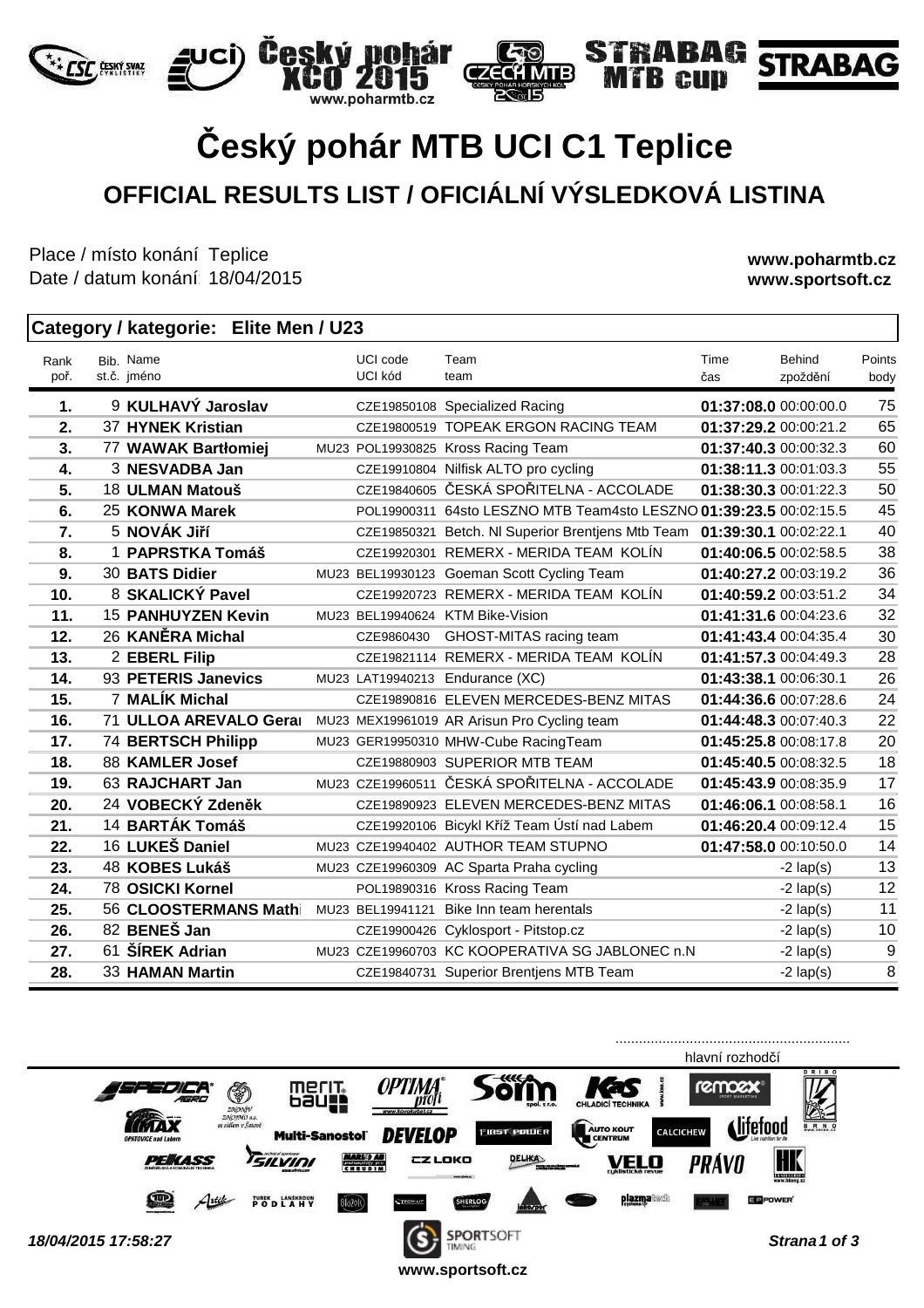### **Český pohár MTB UCI C1 Teplice OFFICIAL RESULTS LIST / OFICIÁLNÍ VÝSLEDKOVÁ LISTINA**

 $\epsilon$ 

**MTB** 

hár

.poharmtb.cz

Place / místo konání: Teplice Date / datum konání: 18/04/2015

**www.poharmtb.cz www.sportsoft.cz**

#### **Category / kategorie: Elite Men / U23**

| Rank<br>poř. | Bib. Name<br>st.č. jméno       | UCI code<br>UCI kód          | Team<br>team                                       | Time<br>čas | Behind<br>zpoždění | Points<br>body |
|--------------|--------------------------------|------------------------------|----------------------------------------------------|-------------|--------------------|----------------|
|              |                                |                              | CZE19900813 SUPERIOR MTB TEAM                      |             |                    | 7              |
| 29.          | 65 ADEL Filip<br>43 ŠULC Jakub |                              |                                                    |             | $-2$ lap(s)        | 6              |
| 30.          |                                | MU23 CZE19960310 Kola-bbm.cz |                                                    |             | $-2$ lap(s)        | 5              |
| 31.          | 17 PAUR Ondřej<br>57 STROŽ Jan |                              | CZE19910710 Symbio+Cannondale                      |             | $-2$ lap(s)        |                |
| 32.          |                                |                              | CZE19890105 Symbio+ Cannondale Team                |             | $-3$ lap(s)        | 4              |
| 33.          | <b>84 PIHULAK Lukasz</b>       |                              | POL19900323 MTB-Silesia Rybnik                     |             | $-3$ lap(s)        | 3              |
| 34.          | 21 KOVÁŘ Radim                 |                              | MU23 CZE19930125 MORAVEC TEAM                      |             | $-3$ lap(s)        | $\overline{2}$ |
| 35.          | 62 KULHAVÝ Jan                 |                              | MU23 CZE19960901 ČESKÁ SPOŘITELNA - ACCOLADE       |             | $-3$ lap(s)        | 1              |
| 36.          | 90 MIAZGA Artur                |                              | POL19880923 NiESTOWARZYSZONY                       |             | $-3$ lap(s)        | $\mathbf 0$    |
| 37.          | 60 DAMEK Milan                 |                              | CZE19920604 Nilfisk ALTO pro cycling               |             | $-3$ lap(s)        | $\overline{0}$ |
| 38.          | 92 WERNER Markus               |                              | GER19800416 FOCUS RAPIRO RACING                    |             | $-3$ lap(s)        | $\mathbf 0$    |
| 39.          | 34 KUBELKA Petr                |                              | MU23 CZE19951025 SK ŽAMBERK TESSUTI SPORT          |             | $-3$ lap(s)        | $\mathbf 0$    |
| 40.          | 29 KOUDELKA Petr               |                              | CZE19810504 KONA CYCLING POINT                     |             | $-3$ lap(s)        | $\mathbf 0$    |
| 41.          | 68 KLOS Viktor                 |                              | CZE19921002 SK BAGBIKE                             |             | $-3$ lap(s)        | $\mathbf 0$    |
| 42.          | 23 KOTRLA Michal               |                              | CZE19860922 planet bikes racing                    |             | $-3$ lap(s)        | $\mathbf 0$    |
| 43.          | 52 DOLEŽAL Václav              |                              | MU23 CZE19960207 ČS SPECIALIZED JUNIOR MTB TEAM    |             | $-3$ lap(s)        | $\mathbf 0$    |
| 44.          | 46 JEŽEK Petr                  |                              | CZE19920204 HNÍZDIL TEAM                           |             | $-3$ lap(s)        | $\mathbf 0$    |
| 45.          | 59 CÍSAŘ Vojtěch               |                              | MU23 CZE19941014 Superior Brentjens MTB Team       |             | $-3$ lap(s)        | $\mathbf 0$    |
| 46.          | <b>54 PIRUCH Martin</b>        |                              | MU23 CZE19940216 CYKLOSPORT CHROPYNĚ               |             | $-3$ lap(s)        | $\mathbf 0$    |
| 47.          | <b>53 TRAUTMANN Tobias</b>     | GER19881025                  |                                                    |             | $-3$ lap(s)        | $\mathbf 0$    |
| 48.          | 64 PROCHÁZKA Jan               |                              | MU23 CZE19940316 CYKLOSPORT CHROPYNĚ               |             | $-3$ lap(s)        | $\mathbf 0$    |
| 49.          | 67 RYDVAL Filip                |                              | MU23 CZE19960417 ZP cykloservis cycling team       |             | $-3$ lap(s)        | $\mathbf 0$    |
| 50.          | 79 WEINHOLD Andi               |                              | GER19860826 RADWERK RACING TEAM                    |             | $-3$ lap(s)        | $\overline{0}$ |
| 51.          | 42 ODSTRČIL David              |                              | MU23 CZE19961009 4EVER CYKLOBULIS BYSTŘICE p.H.    |             | $-3$ lap(s)        | $\mathbf 0$    |
| 52.          | 85 PIHULAK Mateusz             |                              | MU23 POL19951207 MTB-Silesia Rybnik                |             | $-3$ lap(s)        | $\overline{0}$ |
| 53.          | 89 OŠŤÁDAL Jiří                |                              | MU23 CZE19930129 SUPERIOR MTB TEAM                 |             | $-4$ lap(s)        | $\mathbf 0$    |
| 54.          | 44 JÍLEK Zdeněk                |                              | MU23 CZE19961107 ČS SPECIALIZED JUNIOR MTB TEAM    |             | $-4$ lap(s)        | $\overline{0}$ |
| 55.          | 83 SCHURIG Edgar               |                              | MU23 GER19970106 SSV Mounty Altenberg/ Stein Bikes |             | $-4$ lap(s)        | $\mathbf 0$    |
| 56.          | 51 NOVÁK Přemysl               |                              | MU23 CZE19960702 PROFI SPORT CHEB                  |             | $-4$ lap(s)        | $\Omega$       |